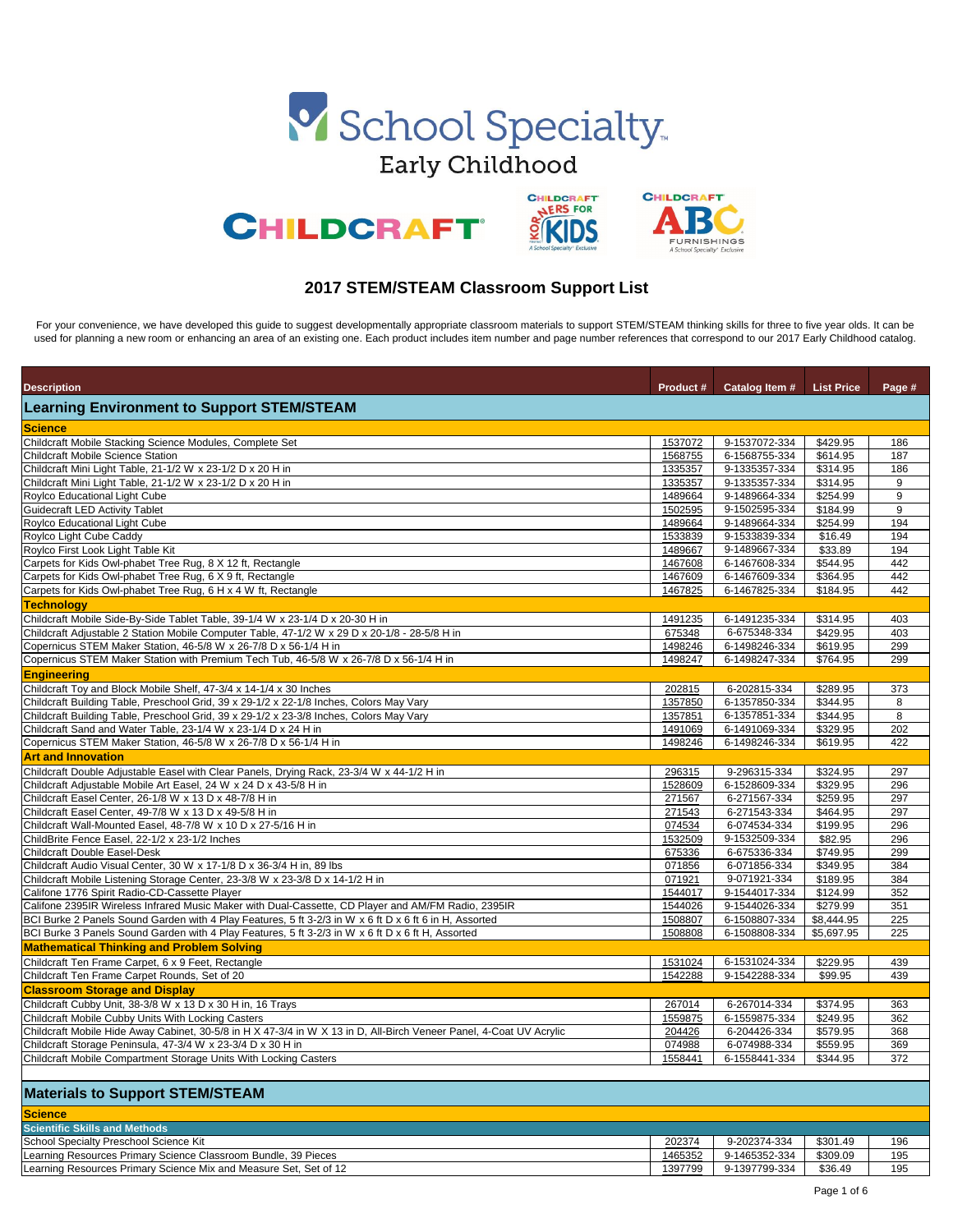| <b>Description</b>                                                                                                                                                                                     | <b>Product #</b>   | <b>Catalog Item #</b>           | <b>List Price</b>   | Page #     |
|--------------------------------------------------------------------------------------------------------------------------------------------------------------------------------------------------------|--------------------|---------------------------------|---------------------|------------|
| Learning Resources Primary Science Safety Glasses With Stand, Set of 6                                                                                                                                 | 1435428            | 9-1435428-334                   | \$38.79             | 195        |
| Learning Resources Primary Science Lab Gear<br>Learning Resources Gator Grabber Tweezers, Assorted Colors, Set of 12                                                                                   | 1465351<br>1426093 | 9-1465351-334<br>9-1426093-334  | \$24.49<br>\$16.99  | 195<br>33  |
| Learning Resources Twisty Droppers, Set of 4                                                                                                                                                           | 1435397            | 9-1435397-334                   | \$16.99             | 33         |
| Learning Resources Handy Scoopers, Multi-Colors, Set of 4                                                                                                                                              | 1435398            | 9-1435398-334                   | \$16.99             | 33         |
| Learning Resources Squeezy Tweezers, Set of 6                                                                                                                                                          | 1465326            | 9-1465326-334                   | \$16.99             | 33         |
| Learning Resources Primary Science Jumbo Magnifiers                                                                                                                                                    | 1414079            | 9-1414079-334                   | \$71.39             | 188        |
| Learning Resources Helping Hands Fine Motor Tool Set, 4 Pieces                                                                                                                                         | 1465325            | 9-1465325-334                   | \$16.99             | 33         |
| Frey Scientific American Scientific Transparent Color Paddle Set, 6 in, Assorted Color, Set of 18                                                                                                      | 1006442            | 9-1006442-334                   | \$13.19             | 193        |
| Marvel Education Visual Explorers Mirrors, Set of 5<br>Learning Resources Primary Science Lab Set, Set of 12                                                                                           | 205952<br>1329115  | 9-205952-334<br>9-1329115-334   | \$42.49<br>\$30.59  | 193<br>195 |
| Learning Resources WOW Science                                                                                                                                                                         | 1533492            | 9-1533492-334                   | \$32.69             | 195        |
| Learning Resources Primary Science Safety Glasses                                                                                                                                                      | 1408048            | 9-1408048-334                   | \$6.19              | 195        |
| Easy-Grip Jumbo Tweezers Set                                                                                                                                                                           | 1329118            | 9-1329118-334                   | \$16.99             | 33         |
| Learning Resources Primary Science Color Paddles, Set of 18                                                                                                                                            | 294518             | 9-294518-334                    | \$13.19             | 193        |
| Educational Insights GeoSafari Junior My First Microscope                                                                                                                                              | 1482144            | 9-1482144-334                   | \$31.69             | 188        |
| Learning Resources 3 Way Magnification Station                                                                                                                                                         | 1362755            | 9-1362755-334                   | \$35.69             | 188        |
| Educational Insights GeoSafari Jr. Kidnoculars<br>Childcraft Magnifier with Stand, 11-7/8 W x 13-3/16 D x 11-5/16 H in                                                                                 | 1429923<br>1305186 | 9-1429923-334<br>9N-1305186-334 | \$15.29<br>\$64.95  | 188<br>188 |
| Guidecraft Magnification Blocks, Set of 6                                                                                                                                                              | 1531924            | 9-1531924-334                   | \$49.49             | 188        |
| <b>Scientific Knowledge</b>                                                                                                                                                                            |                    |                                 |                     |            |
| Perfection Learning Science Big Books Set                                                                                                                                                              | 1543547            | 9-1543547-334                   | \$584.39            | 96         |
| NewPath Early Science Readiness Flip Charts                                                                                                                                                            | 1449724            | 9-1449724-334                   | \$342.99            | 196        |
| <b>Life Sciences</b>                                                                                                                                                                                   |                    |                                 |                     |            |
| Trend Enterprises Moms and Babies Puzzle Set                                                                                                                                                           | 090546             | 9-090546-334                    | \$13.99             | 129        |
| Educational Insights GeoSafari Jr. Bugnoculars                                                                                                                                                         | 1535853            | 9-1535853-334                   | \$14.29             | 189        |
| NewPath Learning Early Childhood All About Me Double Sided Laminated Flip Chart, 12 L x 18 W in<br>NewPath Learning Early Childhood All About Plants Double Sided Laminated Flip Chart, 12 L x 18 W in | 1428998<br>1428992 | 9-1428998-334<br>9-1428992-334  | \$49.99<br>\$49.99  | 196<br>196 |
| NewPath Learning Early Childhood All About Animals Double Sided Laminated Flip Chart, 12 L x 18 W in                                                                                                   | 1428993            | 9-1428993-334                   | \$49.99             | 196        |
| Learning Resources Outdoor Science                                                                                                                                                                     | 1533493            | 9-1533493-334                   | \$32.69             | 190        |
| Toysmith Garden Tool Set, Set of 4                                                                                                                                                                     | 1004943            | 9-1004943-334                   | \$44.99             | 190        |
| Dunecraft Eco Plant Pals Classroom Kit                                                                                                                                                                 | 1428544            | 9-1428544-334                   | \$39.99             | 190        |
| Educational Insights See-Through Compost Container                                                                                                                                                     | 1378715            | 9-1378715-334                   | \$40.79             | 191        |
| Root-Vue Scholastic Farm Kit for Pre K-5                                                                                                                                                               | 344027             | 9-344027-334                    | \$34.99             | 190        |
| Insect Lore Ladybug Life Cycle Stages<br>Painted Lady Butterfly Life Cycle Stages                                                                                                                      | 087664<br>087662   | 9-087664-334<br>9-087662-334    | \$6.99<br>\$6.99    | 189<br>189 |
| Insect Lore Life Cycle Stages, Frog, Ages 4 and Above                                                                                                                                                  | 1386011            | 9-1386011-334                   | \$6.99              | 189        |
| <b>Physical Sciences</b>                                                                                                                                                                               |                    |                                 |                     |            |
| Childcraft Seasons Book Set, Set of 10                                                                                                                                                                 | 1496877            | 9-1496877-334                   | \$108.19            | 107        |
| Learning Resources Sink/Float? STEM Activity Set                                                                                                                                                       | 1533499            | 9-1533499-334                   | \$32.69             | 185        |
| Delta Education Measurement Kit                                                                                                                                                                        | 110-4938           | 9-110-4938-334                  | \$199.95            | 192        |
| Dowling Miner My Very First Magnet Kit                                                                                                                                                                 | 1463121            | 9-1463121-334                   | \$34.99             | 192        |
| Marvel Education Magnetic Discovery Board, 8-1/2 X 8-1/2 in, Acrylic Cover                                                                                                                             | 031011             | 9-031011-334                    | \$47.99             | 192        |
| Guidecraft Weight Cylinders, 7-3/4 L x 10 W x 2-3/4 H in<br>Guidecraft Peekaboo Sound Boxes, 12 Pieces                                                                                                 | 275851<br>275845   | 9-275851-334<br>9-275845-334    | \$49.49<br>\$55.29  | 192<br>193 |
| NewPath Our Earth Flip Chart                                                                                                                                                                           | 1428994            | 9-1428994-334                   | \$49.99             | 196        |
| NewPath Weather And Sky Flip Chart                                                                                                                                                                     | 1428995            | 9-1428995-334                   | \$49.99             | 196        |
| NewPath Learning Early Childhood Exploring Matter Double Sided Laminated Flip Chart, 12 L X 18 W in                                                                                                    | 1428996            | 9-1428996-334                   | \$49.99             | 196        |
| Learning Resources Giant Classroom Thermometer: 30":H                                                                                                                                                  | 076833             | 9-076833-334                    | \$54.09             | 191        |
| Delta Education Tornado Tube - Set of 3                                                                                                                                                                | 201-7951           | 9-201-7951-334                  | \$7.99              | 191        |
| Learning Resources Magnetic Wands, Set of 6<br>Learning Resources Buggy Balance Measurement Activity Set                                                                                               | 1485949<br>1465308 | 9-1485949-334<br>9-1465308-334  | \$18.09<br>\$35.09  | 192<br>192 |
| <b>Technology</b>                                                                                                                                                                                      |                    |                                 |                     |            |
| Hamilton 12.1 MP Digital Camera with Flash, DC2                                                                                                                                                        | 087304             | 9-087304-334                    | \$143.99            | 354        |
| Polaroid Digicam 18.1 MP Dual With 2.7 Inch LCD, Waterproof/Shockproof, Blue                                                                                                                           | 1569951            | 9-1569951-334                   | \$191.99            | 354        |
| Copernicus Premium Tech Tub2, Holds 6 devices, 12-1/2 in W x 16-1/4 in D x 13 in H, Black and Green, Each                                                                                              | 1566449            | 9-1566449-334                   | \$299.95            | 355        |
| Copernicus Premium Tech Tub2, Holds 10 Devices, 12-1/2 x 16-1/4 x 26 Inches, Black and Green                                                                                                           | 1566450            | 9-1566450-334                   | \$499.95            | 355        |
| Copernicus Premium Tech Tub2 with USB, Holds 10 iPads, 12-1/2 in W x 16-1/4 in D x 26 in H, Black/Green, Each                                                                                          | 1566451            | 9-1566451-334                   | \$599.95            | 355        |
| <b>Engineering</b>                                                                                                                                                                                     |                    |                                 |                     |            |
| <b>Construction / Fine Motor Development</b>                                                                                                                                                           |                    |                                 |                     |            |
| School Specialty Preschool-Size Building Bricks Set                                                                                                                                                    | 1555935<br>1395294 | 9-1555935-334<br>9-1395294-334  | \$99.99             | 8          |
| School Specialty Pre-School Block Grid Base Plate Set<br>Roylco Crystal Color Stacking Blocks                                                                                                          | 1532792            | 9-1532792-334                   | \$18.99<br>\$17.99  | 8<br>9     |
| Marvel Education Giant Crystal Connectors, Set of 50                                                                                                                                                   | 1532159            | 9-1532159-334                   | \$42.99             | 16         |
| Guidecraft Building Block Set, Ages 2+, Set of 96                                                                                                                                                      | 1502596            | 9-1502596-334                   | \$24.99             | 9          |
| Guidecraft PowerClix Solids, Set of 70                                                                                                                                                                 | 1531932            | 9-1531932-334                   | \$139.99            | 10         |
| Smartmax Build XXL, Set of 70                                                                                                                                                                          | 1531980            | 9-1531980-334                   | \$132.99            | 11         |
| Fat Brain Toys Squigz Deluxe Set, Set of 50                                                                                                                                                            | 1533618            | 9-1533618-334                   | \$65.99             | 14         |
| Guidecraft Texo Block Set, Ages 3+, Set of 100                                                                                                                                                         | 1502607            | 9-1502607-334                   | \$50.99             | 17         |
| Lauri 3-Dimensional Pegs Building Set<br>Childcraft Complete Manipulatives Kit, Set of 4                                                                                                               | 086263<br>1441930  | 9-086263-334<br>9-1441930-334   | \$58.99<br>\$112.99 | 24<br>21   |
| Childcraft Preschool Complete Manipulatives Kit, Set of 4                                                                                                                                              | 296975             | 9-296975-334                    | \$146.99            | 21         |
| Childcraft Lacing Panel Set, Set of 3                                                                                                                                                                  | 284596             | 9-284596-334                    | \$38.99             | 26         |
| Lauri Smooth Lacing Shape Set                                                                                                                                                                          | 304293             | 9-304293-334                    | \$9.99              | 26         |
| Childcraft Wonder Box, 10-1/2 x 7-3/4 x 6-5/8 Inches                                                                                                                                                   | 249483             | 9-249483-334                    | \$49.99             | 28         |
| Melissa & Doug Favorite Vehicles Puzzle Set                                                                                                                                                            | 297101             | 9-297101-334                    | \$155.99            | 88         |
| Childcraft Pre-School Puzzle Set, Set of 12                                                                                                                                                            | 1374752            | 9-1374752-334                   | \$99.99             | 87         |
| Melissa & Doug Pre-School Puzzle Set, Set of 12                                                                                                                                                        | 1368714            | 9-1368714-334                   | \$86.99             | 87         |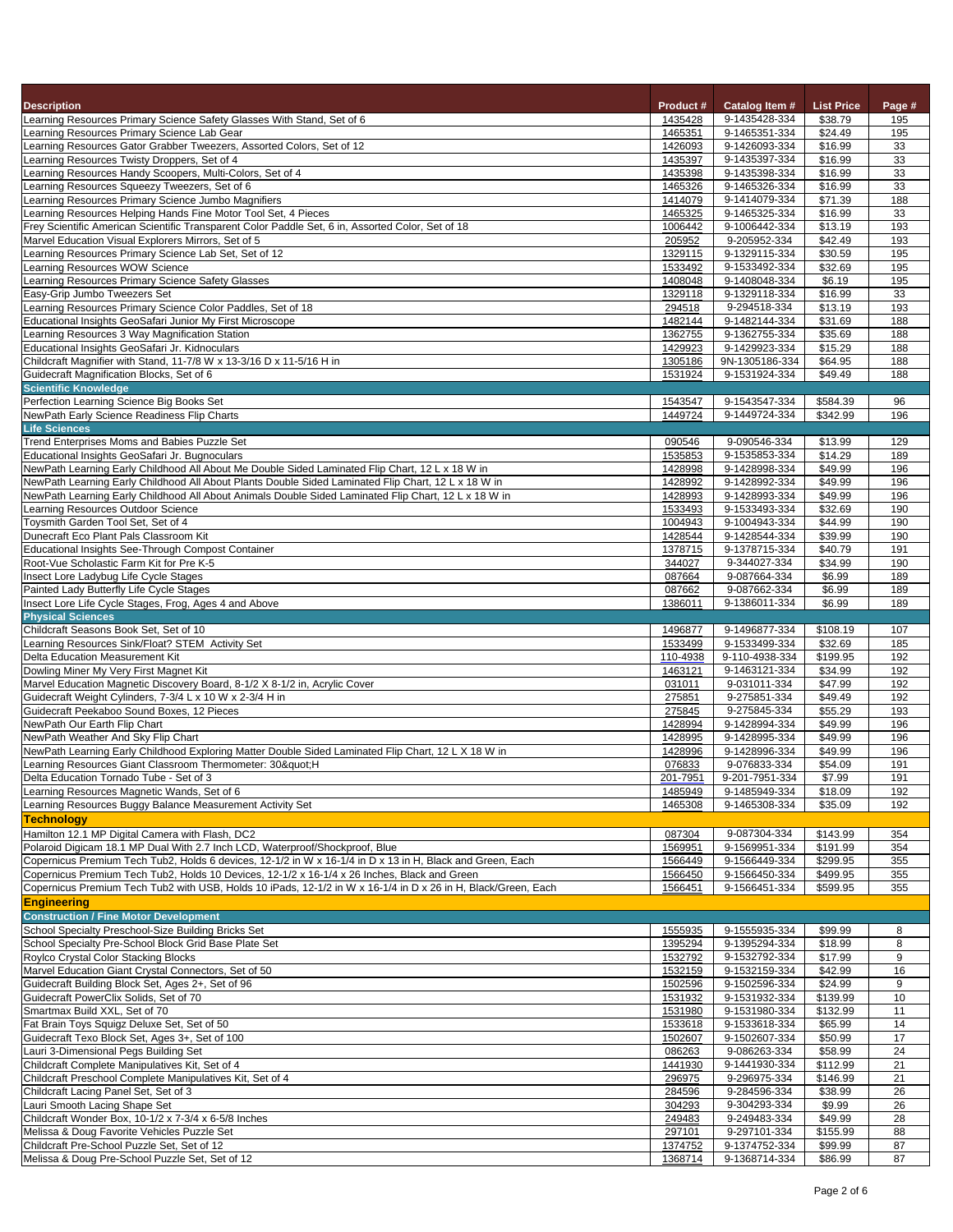| <b>Description</b>                                                                                                                                         | <b>Product #</b>   | <b>Catalog Item #</b>          | <b>List Price</b>   | Page #     |
|------------------------------------------------------------------------------------------------------------------------------------------------------------|--------------------|--------------------------------|---------------------|------------|
| Melissa & Doug Four Seasons Cardboard Floor Puzzle, Set of 4<br>Melissa & Doug Complete Vehicles Floor Puzzles, Set of 6 Puzzles with 12 to 48 Pieces Each | 082482<br>086443   | 9-082482-334<br>9-086443-334   | \$17.99<br>\$48.99  | 91<br>91   |
| Melissa & Doug Going Places Floor Puzzle Set                                                                                                               | 082484             | 9-082484-334                   | \$17.99             | 91         |
| Learning Resources Gears, Gears, Gears! Super Building Set, Set of 150                                                                                     | 1541369            | 9-1541369-334                  | \$44.99             | 15         |
| Childcraft Old Fashioned Tumbletree Timbers Building Set                                                                                                   | 074664             | 9-074664-334                   | \$56.99             | 17         |
| Superstructs Super Set, Set of 230<br>Roylco Straws and Connector Jumbo Set                                                                                | 205906<br>1300944  | 9-205906-334<br>9-1300944-334  | \$102.99<br>\$65.99 | 19<br>24   |
| Guidecraft Geo Shape Lacing, Set of 9                                                                                                                      | 1562305            | 9-1562305-334                  | \$45.99             | 25         |
| Wonderfoam Lacing Letters and Numbers Set                                                                                                                  | 1429667            | 9-1429667-334                  | \$17.99             | 26         |
| International Playthings Puzzle Fantacolor Junior Set, Set of 48                                                                                           | 294725             | 9-294725-334                   | \$39.99             | 31         |
| Melissa & Doug Environment Floor Puzzle Set                                                                                                                | 070788             | 9-070788-334                   | \$66.99             | 91         |
| SI-Manufacturing Inside-View Fruit Floor Puzzle<br>SI-Manufacturing Inside-View Vegetable Floor Puzzle                                                     | 1527111<br>1527112 | 9-1527111-334<br>9-1527112-334 | \$14.99<br>\$14.99  | 91<br>91   |
| <b>Block Play</b>                                                                                                                                          |                    |                                |                     |            |
| Childcraft Mobile Block Cabinets and Package                                                                                                               | 1568768            | 6-1568768-334                  | \$999.95            | 35         |
| Childcraft Mobile Block Cabinet, 35-3/4 W x 13 D x 24-13/16 H in                                                                                           | 1492065            | 6-1492065-334                  | \$974.95            | 35         |
| Melissa & Doug Architectural Block Set<br><b>Guidecraft Bead Filled Block Set</b>                                                                          | 087403<br>260649   | 9-087403-334<br>9-260649-334   | \$94.99<br>\$44.99  | 37<br>39   |
| <b>Guidecraft Sand Block Set</b>                                                                                                                           | 275896             | 9-275896-334                   | \$44.99             | 39         |
| <b>Guidecraft Water Block Set</b>                                                                                                                          | 260646             | 9-260646-334                   | \$44.99             | 39         |
| Tree Blocks Reclaimed Building Block Set                                                                                                                   | 288607             | 9-288607-334                   | \$64.99             | 39         |
| Children's Factory Light-Weight, Set of 60<br><b>Block Play Accessories</b>                                                                                | 1315473            | 9-1315473-334                  | \$169.99            | 42         |
| Guidecraft Farm Animal Set                                                                                                                                 | 1326370            | 9-1326370-334                  | \$34.99             | 36         |
| <b>Guidecraft Dinosaurs Set</b>                                                                                                                            | 1326371            | 9-1326371-334                  | \$34.99             | 36         |
| <b>Guidecraft Construction Vehicles Block Set</b>                                                                                                          | 1436992            | 9-1436992-334                  | \$63.99             | 36         |
| Guidecraft Castle Block Set, Set of 40                                                                                                                     | 1531927            | 9-1531927-334                  | \$45.99             | 37         |
| Edushape Wood grain Foam Blocks<br>Guidecraft Rainbow Block Set, Set of 30                                                                                 | 1290834<br>1371523 | 9-1290834-334<br>9-1371523-334 | \$54.99<br>\$88.99  | 38<br>39   |
| Guidecraft Mirror Blocks, Set of 10                                                                                                                        | 1531923            | 9-1531923-334                  | \$45.99             | 39         |
| Childcraft Corrugated Blocks, Blue, Red and Yellow, Set of 84                                                                                              | 1435232            | 9-1435232-334                  | \$109.99            | 40         |
| Guidecraft Safari Wild Animal Set                                                                                                                          | 1326372            | 9-1326372-334                  | \$34.99             | 36         |
| <b>Guidecraft Community Vehicles Block Mate Set</b>                                                                                                        | 1436991            | 9-1436991-334                  | \$63.99             | 36         |
| <b>Guidecraft Construction Vehicles Block Set</b><br>Edushape Giant Geometric Shapes Foam Block Set                                                        | 1436992<br>076744  | 9-1436992-334<br>9-076744-334  | \$63.99<br>\$286.99 | 36<br>41   |
| Melissa & Doug School Bus, Ages 3+                                                                                                                         | 1505034            | 9-1505034-334                  | \$31.99             | 43         |
| Melissa & Doug Airplane, Ages 3+                                                                                                                           | 1505035            | 9-1505035-334                  | \$31.99             | 43         |
| Melissa & Doug People At Work Whittle World Figure                                                                                                         | 1436791            | 9-1436791-334                  | \$7.99              | 43         |
| Dantoy Fun Car Set with Garage<br><b>Guidecraft Community Building Block Set</b>                                                                           | 1413492            | 9-1413492-334                  | \$69.99<br>\$101.99 | 44<br>45   |
| Guidecraft Roadway System Block Set                                                                                                                        | 1436984<br>1436985 | 9-1436984-334<br>9-1436985-334 | \$101.99            | 45         |
| Guidecraft Block Play Traffic Sign Set, 7 in, Set of 13, Ages 3+                                                                                           | 307524             | 9-307524-334                   | \$31.99             | 47         |
| Melissa & Doug Round the City Rescue Rug, 35-2/5 x 39-2/5 Inches                                                                                           | 1531950            | 9-1531950-334                  | \$36.99             | 45         |
| International Playthings Little Tuffies Construction Vehicle Set                                                                                           | 1389084            | 9-1389084-334                  | \$21.99             | 46         |
| Guidecraft Super Tough Dump Truck Vehicle<br>Guidecraft Super Tough Front Loader Vehicle                                                                   | 1436987<br>1436988 | 9-1436987-334<br>9-1436988-334 | \$50.99<br>\$50.99  | 48<br>48   |
| Guidecraft Super Tough Garbage Truck Vehicle                                                                                                               | 1436990            | 9-1436990-334                  | \$50.99             | 48         |
| Childcraft Big Red Barn Farm Set                                                                                                                           | 265656             | 9-265656-334                   | \$184.99            | 49         |
| Childcraft Zoo Animal Set, Assorted Colors, Set of 21                                                                                                      | 204924             | 9-204924-334                   | \$159.99            | 50         |
| Learning Resources Assorted Jumbo Dinosaurs, Set of 5<br>Guidecraft Wedgies Wooden Multi-Ethnic Families, Set of 28                                        | 1290860<br>1537211 | 9-1290860-334<br>9-1537211-334 | \$39.99<br>\$82.99  | 51<br>43   |
| Guidecraft Wedgies Wooden Career Set, Set of 30                                                                                                            | 1537210            | 9-1537210-334                  | \$101.99            | 43         |
| Guidecraft Wedgies Wooden Special Needs Set, Set of 5                                                                                                      | 1531922            | 9-1531922-334                  | \$20.99             | 43         |
| Marvel Education Career Figures, Set of 12                                                                                                                 | 1531973            | 9-1531973-334                  | \$44.99             | 43         |
| Melissa & Doug Wooden Parking Garage Set                                                                                                                   | 1565736            | 9-1565736-334                  | \$99.99             | 44         |
| Melissa & Doug Town Block Set<br>Joy Carpets Boom Town Rug                                                                                                 | 1401137<br>1543172 | 9-1401137-334<br>9-1543172-334 | \$41.99<br>\$41.95  | 45<br>45   |
| Melissa & Doug Vehicle and Traffic Sign                                                                                                                    | 076536             | 9-076536-334                   | \$36.99             | 47         |
| Guidecraft Super Tough Fire Engine Vehicle                                                                                                                 | 1436989            | 9-1436989-334                  | \$50.99             | 48         |
| Guidecraft Police Car Toy, Plywood, Ages 2+                                                                                                                | 1502598            | 9-1502598-334                  | \$50.99             | 48         |
| Guidecraft School Bus Toy, Plywood, Ages 2+<br>Childcraft On the Farm Hand-Painted Animal Set                                                              | 1502599<br>280939  | 9-1502599-334<br>9-280939-334  | \$50.99<br>\$84.99  | 48<br>49   |
| Melissa & Doug Horse Family, Set of 4                                                                                                                      | 1531941            | 9-1531941-334                  | \$31.99             | 49         |
| Learning Resources Assorted Jumbo Pets, Set of 6                                                                                                           | 205900             | 9-205900-334                   | \$39.99             | 51         |
| Learning Resources Assorted Jumbo Ocean Animals, Set of 6                                                                                                  | 1301674            | 9-1301674-334                  | \$39.99             | 51         |
| <b>Sensory Center</b>                                                                                                                                      |                    |                                |                     |            |
| Waba Fun Shape It! Sand, White, 20 Pounds<br>Waba Fun Kinetic Sand Triceratops Dino Dig                                                                    | 1326369<br>1499125 | 9-1326369-334<br>9-1499125-334 | \$79.99<br>\$34.99  | 197<br>197 |
| Childcraft Sand and Water Play Package                                                                                                                     | 204103             | 9-204103-334                   | \$179.99            | 198        |
| School Specialty Shape Sand Mold Set, Plastic, Ages 18 months+, Set of 16                                                                                  | 1498152            | 9-1498152-334                  | \$6.99              | 199        |
| Learning Resources Smart Splash Number Fun Ducks, 10 Pieces                                                                                                | 299818             | 9-299818-334                   | \$24.99             | 201        |
| Learning Resources Smart Splash Letter Link Crabs, 26 Pieces<br>Learning Resources Smart Splash Shape Shell Turtles, Set of 16                             | 205843             | 9-205843-334<br>9-299819-334   | \$24.99             | 201        |
| Learning Resources Smart Splash Color Play Penguins, 12 Pieces                                                                                             | 299819<br>206131   | 9-206131-334                   | \$24.99<br>\$24.99  | 201<br>201 |
| No-Spill Big Bubble Bucket                                                                                                                                 | 032497             | 9-032497-334                   | \$22.99             | 201        |
| Childcraft Mobile Mini Sand and Water Table, 30 W x 19-1/4 D x 22-1/8 H in, Includes Play Set                                                              | 296669             | 6-296669-334                   | \$424.95            | 202        |
| Jurassic Sand Play Sand, Natural Red, 25 lb Bag                                                                                                            | 262842             | 9-262842-334                   | \$52.99             | 197        |
| Waba Fun Kinetic Sand Tyrannosaurus Rex Dino Dig<br>Dantoy Sand and Water Multi-Tool Set, Assorted Colors, Set of 20                                       | 1499126<br>1356637 | 9-1499126-334<br>9-1356637-334 | \$34.99<br>\$46.99  | 197<br>198 |
|                                                                                                                                                            |                    |                                |                     |            |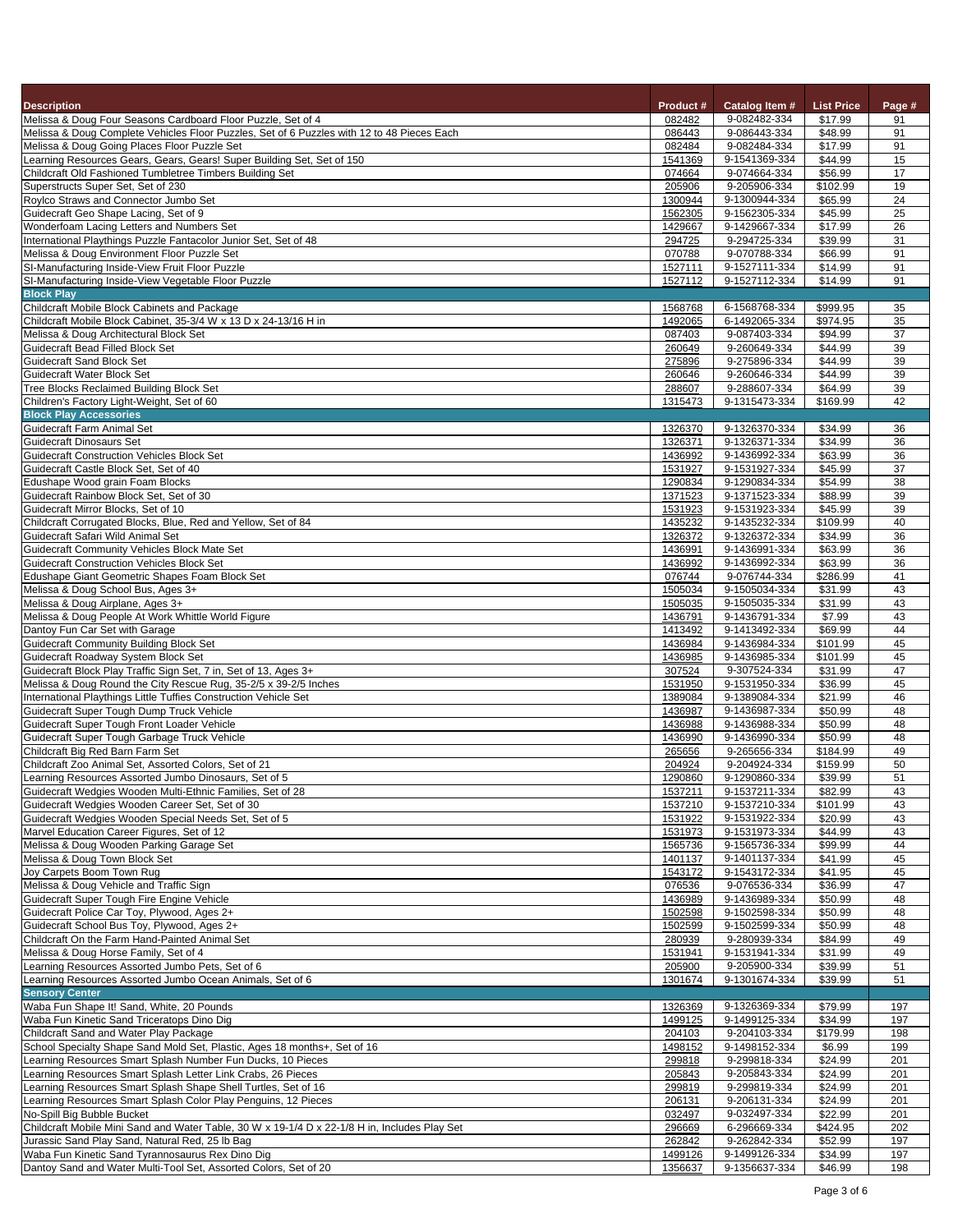| <b>Description</b>                                                                                                                                                   | <b>Product #</b>   | <b>Catalog Item #</b>          | <b>List Price</b>  | Page #     |
|----------------------------------------------------------------------------------------------------------------------------------------------------------------------|--------------------|--------------------------------|--------------------|------------|
| School Specialty Numbers and Operation Sand Mold Set, Plastic, Set of 26                                                                                             | 1498222            | 9-1498222-334                  | \$7.99             | 199        |
| Edushape Fish-N-Fun Game, Ages 3 and Above                                                                                                                           | 301762             | 9-301762-334                   | \$22.99            | 201        |
| Edushape TubFun Fish 'N Spell, 123 Pieces                                                                                                                            | 085188             | 9-085188-334                   | \$22.99            | 201        |
| Learning Resources Smart Splash Sail Away Shapes, Set of 16                                                                                                          | 1367957            | 9-1367957-334                  | \$24.99            | 201        |
| Little Kids No-Spill Bubble Tumbler Set                                                                                                                              | 1016677            | 9-1016677-334                  | \$99.99            | 201        |
| <b>Simple Machines</b>                                                                                                                                               |                    |                                |                    |            |
| Learning Resources PreK STEM Bundle                                                                                                                                  | 1570488            | 9-1570488-334                  | \$126.49           | 185        |
| Teacher Created Resources Year Round Project-Based Activities for STEM Book, Grades PreK - K, 112 Pages                                                              | 1498859            | 9-1498859-334<br>9-1428997-334 | \$20.79            | 196        |
| NewPath Learning Early Childhood Pushing Moving and Pulling Double Sided Laminated Flip Chart, 12 L X 18 W in<br>Learning Resources Force & Motion STEM Activity Set | 1428997<br>1533496 | 9-1533496-334                  | \$49.99<br>\$32.69 | 196<br>185 |
| Learning Resources Simple Machines STEM Activity Set                                                                                                                 | 1533497            | 9-1533497-334                  | \$32.69            | 185        |
| Learning Resources Magnets! STEM Activity Set                                                                                                                        | 1533498            | 9-1533498-334                  | \$32.69            | 185        |
| Learning Resources Gears! Gears! Gears! Robot Factory                                                                                                                | 1533489            | 9-1533489-334                  | \$44.99            | 15         |
| K NEX Kid Transportation Set with Full-Color Building Cards and Storage Tub - Set of 183                                                                             | 200003             | 9-200003-334                   | \$112.99           | 20         |
| Kids First Automobile Engineer Building Set, Set of 70                                                                                                               | 1534773            | 9-1534773-334                  | \$56.99            | 20         |
| Kids First Aircraft Engineer Building Set, Set of 70                                                                                                                 | 1534774            | 9-1534774-334                  | \$56.99            | 20         |
| Marvel Education Manipulative Marble Run Toy Set                                                                                                                     | 502686             | 9-502686-334                   | \$36.99            | 23         |
| International Playthings Transparent Marble Run                                                                                                                      | 521515             | 9-521515-334                   | \$36.99            | 23         |
| Learning Resources Tumble Trax Magnetic Marble Run, 29 Pieces                                                                                                        | 1499105            | 9-1499105-334                  | \$27.99            | 23         |
| <b>Art</b>                                                                                                                                                           |                    |                                |                    |            |
| <b>Visual Arts</b>                                                                                                                                                   |                    |                                |                    |            |
| School Smart Non-Toxic Washable Tempera Paint Set, 1 gal Plastic Bottle, Assorted Color, Set of 4                                                                    | 1439239            | 9-1439239-334                  | \$59.19            | 282        |
| Sargent Art Paint Pump Dispenser, 1 or 0.5 gal                                                                                                                       | 086644             | 9-086644-334                   | \$2.99             | 282        |
| School Smart Multicultural Tempera Paint Set, Pint Bottles, Set of 8                                                                                                 | 1439243            | 9-1439243-334                  | \$27.29            | 282        |
| School Smart Plastic Water Pot Set, 4-3/4 X 3-1/2 in, Assorted Color, Set of 6                                                                                       | 1272198            | 9-1272198-334                  | \$21.49            | 293        |
| The Pencil Grip Kwik Stix Solid Tempera Paint, Assorted Colors, Set of 96                                                                                            | 1546514            | 9-1546514-334                  | \$77.99            | 283        |
| Do-A-Dot Marker Classroom Pack, Assorted Colors, Set of 72                                                                                                           | 1568573            | 9-1568573-334                  | \$223.99           | 284        |
| Art-Time Washable Finger Paint, Assorted Colors, Set of 6<br>Sax Washable Liquid Watercolor Paint, 8 Ounces, Assorted Colors, Set of 8                               | 1576926<br>1567858 | 9-1576926-334<br>9-1567858-334 | \$40.69<br>\$39.99 | 285<br>286 |
| School Smart Beginner Stubby White Bristle Paint Brush Set, 1/2 X 7-1/4 in, Assorted Color, Set of 10                                                                | 085683             | 9-085683-334                   | \$9.79             | 287        |
| Roylco Art Sponges, Basic Human Shapes, Pack of 6                                                                                                                    | 1537212            | 9-1537212-334                  | \$10.89            | 288        |
| Chenille Kraft Creativity Street Dinosaur Paint Sponge, 3 in, Pack of 9                                                                                              | 1468095            | 9-1468095-334                  | \$6.69             | 288        |
| Chenille Kraft Creativity Street Ocean Paint Sponge, 3 in, Pack of 8                                                                                                 | 1468094            | 9-1468094-334                  | \$6.69             | 288        |
| Pacon Recyclable Finger Paint Paper Roll, 50 lb, 16 in X 100 ft, White                                                                                               | 1429756            | 9-1429756-334                  | \$13.49            | 285        |
| Ready2Learn Paint and Clay Mushroom Stampers, Set of 4                                                                                                               | 1577777            | 9-1577777-334                  | \$18.49            | 290        |
| Center Enterprises Washable Stamp Pad Set, 6 in Dia, Assorted Color, Set of 4                                                                                        | 408849             | 9-408849-334                   | \$32.99            | 307        |
| Educational Insights Uppercase Alphabet Stamps, 3/4 Inch                                                                                                             | 255126             | 9-255126-334                   | \$20.89            | 307        |
| Center Enterprises Giant Geometric Shapes Stamp Set with Storage Case, 3 in, Set of 10                                                                               | 408843             | 9-408843-334                   | \$24.99            | 307        |
| Sargent Art Washable Long Sleeve Children Smart Smock Apron, 11-1/4 X 6-1/2 X 9-1/4 in, Grade 3                                                                      | 1334909            | 9-1334909-334                  | \$2.69             | 294        |
| Hygloss the Ultimate Die-Cut Paper Collage Pack, 1100 Sheets, Assorted Color                                                                                         | 424395             | 9-424395-334                   | \$35.69            | 305        |
| SunWorks Heavyweight Construction Paper, Assorted, Assorted, Pack of 2000                                                                                            | 1506575            | 9-1506575-334                  | \$81.99            | 301        |
| Fiskars Blunt Tip Kids Classpack Caddy, 5 in, Assorted Colors, Pack of 24                                                                                            | 089631             | 9-089631-334                   | \$71.99            | 308        |
| Elmer's Early Learners Non-Toxic Glue Stick, 0.77 oz, Pack of 12                                                                                                     | 1463823            | 9-1463823-334                  | \$45.69            | 310        |
| Elmer's Glue Pump for 1 gal Bottle                                                                                                                                   | 067912             | 9-067912-334                   | \$37.99            | 311        |
| My First Crayola Crayon and Classic Marker Combo Classpack, 128 Pieces                                                                                               | 1569580            | 9-1569580-334<br>9-1572024-334 | \$72.39            | 312<br>321 |
| School Smart Gluten Free Unscented Dough, 1 Pound, Assorted Colors, Pack of 6<br>Hasbro Play-Doh Modeling Dough Tools, Set of 100                                    | 1572024<br>1570843 | 9-1570843-334                  | \$23.99<br>\$45.39 | 323        |
| School Smart Non-Toxic Washable Tempera Paint Set, 1 qt Plastic Bottle, Assorted Color, Set of 12                                                                    | 1439226            | 9-1439226-334                  | \$56.49            | 282        |
| School Smart Multicultural Tempera Paint Set, Pint Bottles, Set of 8                                                                                                 | 1439243            | 9-1439243-334                  | \$27.29            | 282        |
| Creativity Street No-Spill Round Cup Plastic Paint Pot Set with White Lids, 3-1/2 W in, Translucent, Set of 10                                                       | 248420             | 9-248420-334                   | \$11.09            | 293        |
| The Pencil Grip Kwik Stix Solid Tempera Paint, Assorted Colors, Set of 144                                                                                           | 1546513            | 9-1546513-334                  | \$116.99           | 283        |
| School Smart Non-Toxic Poster Marker Tempera Paint Set with 3/8 in Dauber Tip, 2 oz Squeeze Bottle, Assorted Color, Set of 12                                        | 463565             | 9-463565-334                   | \$33.69            | 284        |
| Do-A-Dot Paint Dabber Classroom Pack, Set of 25                                                                                                                      | 1540318            | 9-1540318-334                  | \$69.99            | 284        |
| Sax Washable Liquid Watercolor Paint, 8 Ounces, Assorted Colors, Set of 8                                                                                            | 1567858            | 9-1567858-334                  | \$39.99            | 286        |
| School Specialty Flat and Round Stubby White Bristle Paint Brush Set, Assorted Color, Set of 36                                                                      | 442148             | 9-442148-334                   | \$70.09            | 287        |
| Roylco Dip and Print Number and Letter Shape Classroom Sponge Pack, 1 in, Pack of 66                                                                                 | 209336             | 9-209336-334                   | \$35.99            | 288        |
| Roylco Animal Track Sponges, Set of 24                                                                                                                               | 1537203            | 9-1537203-334                  | \$25.59            | 288        |
| Roylco Art Sponges, Assorted Shapes, Pack of 16                                                                                                                      | 1537192            | 9-1537192-334                  | \$8.79             | 288        |
| Chenille Kraft Plastic Rolling Pin Painter with Wonderfoam Die-Cut Patterns, 8 in, Pack of 5                                                                         | 409845             | 9-409845-334                   | \$23.19            | 292        |
| School Smart Full Protection Vinyl Art Smock Apron, 22 X 18-1/2 in, Multiple Color, 3 - 6 Years                                                                      | 086530             | 9-086530-334                   | \$11.19            | 294        |
| Riverside 100% Fiber Acid-Free Heavy Weight Recycled Construction Paper Combo, 76 lb, Assorted Size & Color, Pack of 2000                                            | 318205             | 9-318205-334                   | \$114.99           | 301        |
| Spectra Deluxe Bleeding Tissue Paper, 20 x 30 Inches, Assorted Color, 100 Pack<br>Childcraft Classroom Collage Kit                                                   | 006180<br>280891   | 9-006180-334<br>9-280891-334   | \$13.49<br>\$95.89 | 305<br>326 |
| Center Enterprises Washable Ink Pad Set, 6 in Dia, Assorted Color, Set of 10                                                                                         | 408848             | 9-408848-334                   | \$80.99            | 307        |
| Educational Insights Jumbo Lowercase Alphabet Stamp Kit                                                                                                              | 070673             | 9-070673-334                   | \$27.39            | 307        |
| Educational Insights Jumbo Uppercase Alphabet Stamp Kit                                                                                                              | 070672             | 9-070672-334                   | \$27.39            | 307        |
| Westcott For Kids Antimicrobial Scissors, 5 in, Blunt Tip, Assorted Colors, Pack of 30                                                                               | 1533210            | 9-1533210-334                  | \$64.99            | 308        |
| School Smart Durable Lefty Blunt Tip Kids Scissor, 5 in, Stainless Steel Blade, Soft Overmold Grip Plastic Handle                                                    | 086334             | 9-086334-334                   | \$2.99             | 308        |
| Elmer's Disappearing Purple Glue Stick Classpack, 0.77 oz, Pack of 30                                                                                                | 1535941            | 9-1535941-334                  | \$43.99            | 310        |
| School Smart Washable White Glue, 4 oz, Pack of 48                                                                                                                   | 1565728            | 9-1565728-334                  | \$36.99            | 311        |
| Crayola Non-Toxic Washable Marker and Large Crayon Drawing Classroom Pack, Assorted Colors, 256 Pieces, Pack of 256                                                  | 1293658            | 9-1293658-334                  | \$109.49           | 312        |
| School Smart Non-Toxic Modeling Dough Classroom Pack, 3.3 lb Tub, Assorted Color, Pack of 6                                                                          | 088684             | 9-088684-334                   | \$45.89            | 321        |
| Hasbro Play-Doh Textures and Tools Set                                                                                                                               | 1570848            | 9-1570848-334                  | \$29.69            | 323        |
| Hasbro Numbers, Letters and Fun Play-Doh Tool Kit, Set of 44                                                                                                         | 1570844            | 9-1570844-334                  | \$12.89            | 323        |
| Hasbro Rollers, Cutters and More Play-Doh Tool Kit, Set of 15                                                                                                        | 1570846            | 9-1570846-334                  | \$12.89            | 323        |
| <b>Making Music</b>                                                                                                                                                  |                    |                                |                    |            |
| Childcraft Instrument Rhythm Set, 15 Players                                                                                                                         | 1456370            | 9-1456370-334                  | \$89.99            | 170        |
| Instruments of the World Instrument Rhythm Set                                                                                                                       | 315071             | 9-315071-334                   | \$129.99           | 171        |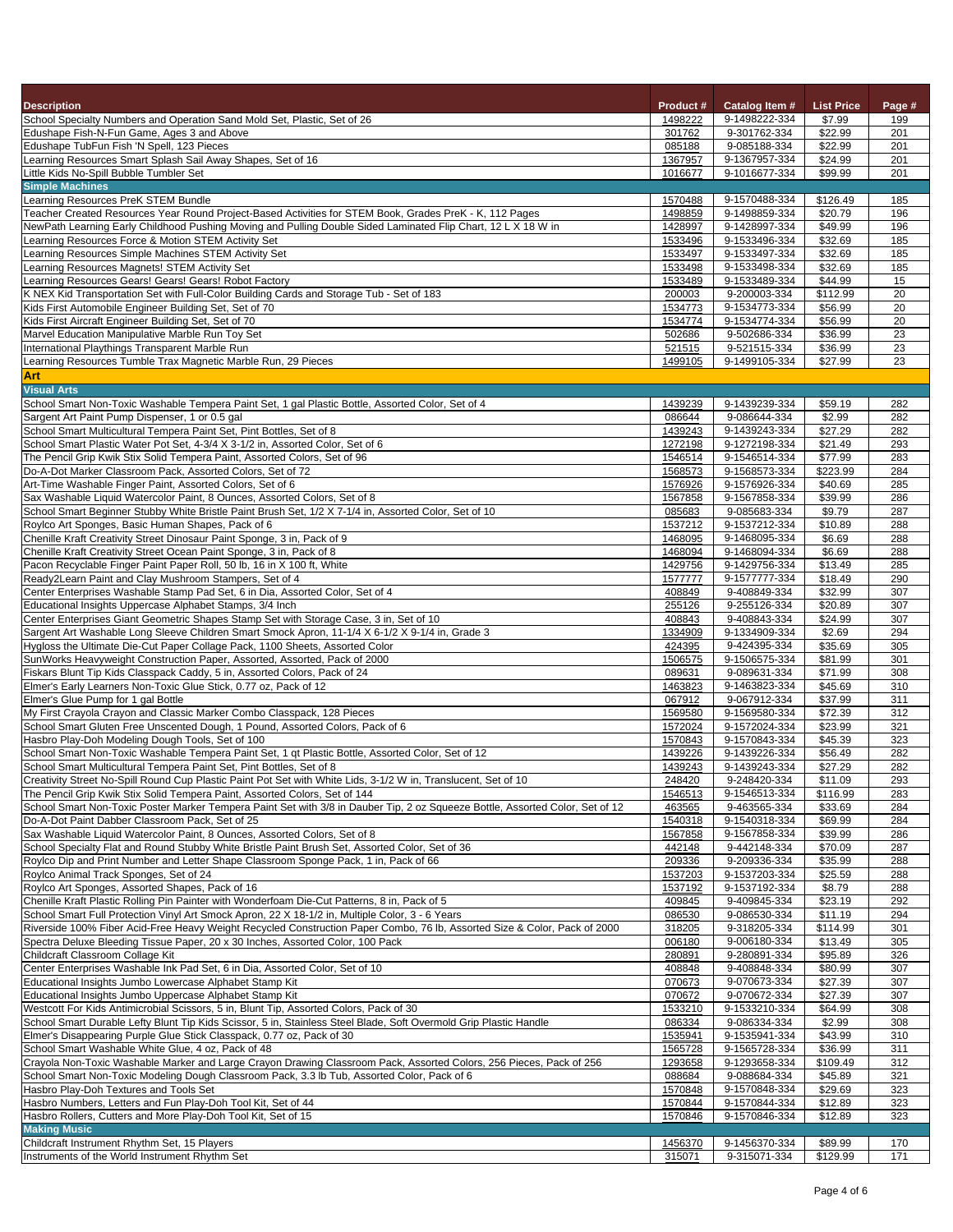| <b>Description</b>                                                                                                                                  | <b>Product#</b>    | <b>Catalog Item #</b>          | <b>List Price</b>   | Page #                |
|-----------------------------------------------------------------------------------------------------------------------------------------------------|--------------------|--------------------------------|---------------------|-----------------------|
| Childcraft Lummi Rhythm Sticks Activity Kit                                                                                                         | 299369             | 9-299369-334                   | \$57.99             | 171                   |
| Learning Resources Learning Drums<br><b>Rhythm Band Wrist Bell Set</b>                                                                              | 1533477<br>1384241 | 9-1533477-334<br>9-1384241-334 | \$22.99<br>\$52.99  | 174<br>173            |
| Rhythm Band 8-Note Handbell Set                                                                                                                     | 308394             | 9-308394-334                   | \$68.99             | 174                   |
| <b>Rhythm Band Tambourine</b>                                                                                                                       | 332745             | 9-332745-334                   | \$15.99             | 173                   |
| Educational Activities Best Loved Hap Palmer Complete CD Collection, Set of 10                                                                      | 1531308            | 9-1531308-334                  | \$199.99            | 175                   |
| Educational Activities Learning Basic Skills Through Music Complete CD Kit, Set of 5                                                                | 1441669            | 9-1441669-334                  | \$106.99            | 175                   |
| School Specialty Raffi CD Collection Set 1, Set of 4<br>School Specialty Raffi CD Collection Set 2, Set of 4                                        | 1531303<br>1531304 | 9-1531303-334<br>9-1531304-334 | \$66.99<br>\$66.99  | 175<br>175            |
| Putumayo Kids Asian Dreamland CD                                                                                                                    | 090902             | 9-090902-334                   | \$19.99             | 176                   |
| Putumayo Kids African Dreamland CD                                                                                                                  | 1386408            | 9-1386408-334                  | \$19.99             | 176                   |
| Putumayo Kids Celtic Dreamland CD                                                                                                                   | 1386409            | 9-1386409-334                  | \$19.99             | 176                   |
| Putumayo Kids Dreamland CD                                                                                                                          | 1386407            | 9-1386407-334                  | \$19.99             | 176                   |
| Putumayo Kids Latin Playground CD<br>Putumayo Kids African Playground CD                                                                            | 090895<br>090898   | 9-090895-334<br>9-090898-334   | \$19.99<br>\$19.99  | 176<br>176            |
| Kimbo Educational Preschool Gym CD, Ages 3 - 5                                                                                                      | 1502579            | 9-1502579-334                  | \$19.99             | 177                   |
| School Specialty Preschool Everyday Action CD Collection, Set of 6                                                                                  | 1532186            | 9-1532186-334                  | \$109.99            | 178                   |
| School Specialty Multicultural Movement CD Collection, Set of 4                                                                                     | 1532187            | 9-1532187-334                  | \$74.99             | 176                   |
| Educational Activities Move! Play! Grow! CD Collection, Set of 4                                                                                    | 1531309            | 9-1531309-334                  | \$89.99             | 178                   |
| Kimbo Educational CD, Ages 2 and Above                                                                                                              | 382988             | 9-382988-334                   | \$19.99             | 178                   |
| <b>Math</b>                                                                                                                                         |                    |                                |                     |                       |
| Harper Collins Pete the Cat and His Four Groovy Buttons<br>MathStart Book Set, Grades PreK - K, Set of 18                                           | 1429760<br>1497013 | 9-1429760-334<br>9-1497013-334 | \$20.79<br>\$142.59 | 109<br>116            |
| Perfection Learning Math Big Books Set 1                                                                                                            | 1543544            | 9-1543544-334                  | \$581.99            | 96                    |
| Perfection Learning Math Big Books Set 2                                                                                                            | 1543545            | 9-1543545-334                  | \$559.59            | 96                    |
| Perfection Learning Math Big Books Set 3                                                                                                            | 1543546            | 9-1543546-334                  | \$309.99            | 96                    |
| Didax Math Common Core Foundation Kit, Grade PreK                                                                                                   | 1433357            | 9-1433357-334                  | \$257.99            | 152                   |
| <b>Numbers Sense</b>                                                                                                                                |                    |                                |                     |                       |
| Melissa & Doug Numbers 0 to 20 Puzzle<br>Melissa & Doug Wooden Counting Shapes Stacker                                                              | 520827<br>1531947  | 9-520827-334<br>9-1531947-334  | \$26.99<br>\$29.99  | 87<br>$\overline{27}$ |
| Learning Resources 1 to 10 Counting Cans, With Covers and Play Food, 75 Pieces                                                                      | 1328562            | 9-1328562-334                  | \$66.29             | 155                   |
| Educational Advantage Giant Fishing 1-20                                                                                                            | 1533157            | 9-1533157-334                  | \$124.79            | 159                   |
| Educational Advantage Number Bugs 1-20, Set of 24                                                                                                   | 1533169            | 9-1533169-334                  | \$64.89             | 159                   |
| Learning Resources Magnetic Counting Puzzles Vehicles, Set of 5                                                                                     | 1533475            | 9-1533475-334                  | \$15.29             | 89                    |
| Learning Resources Magnetic Counting Puzzles Garden, Set of 5                                                                                       | 1533476            | 9-1533476-334                  | \$15.29             | 89                    |
| Learning Resources Dinosaur Counters, Assorted Colors/Shapes, 72 Pieces<br>Learning Resources Make Ten to the Top                                   | 1491512<br>1533519 | 9-1491512-334<br>9-1533519-334 | \$28.69<br>\$23.49  | 154<br>94             |
| Educational Insights Frankie's Food Truck Fiasco Game                                                                                               | 1499159            | 9-1499159-334                  | \$32.69             | 94                    |
| Trend Numbers 1 to 20 Bingo Game - Set of 36 Cards, 250 Markers, Caller Card, Storage Box                                                           | 241526             | 9-241526-334                   | \$13.39             | 95                    |
| Trend Enterprises Numbers 1 to 20 Puzzle Set                                                                                                        | 090549             | 9-090549-334                   | \$13.99             | 155                   |
| Educational Insights Number Bean Bags                                                                                                               | 082017             | 9-082017-334                   | \$40.79             | 156                   |
| Learning Resources Snap-N-Learn Number Turtles                                                                                                      | 1572853            | 9-1572853-334<br>9-1572854-334 | \$22.99             | 158<br>158            |
| Learning Resources Snap-n-Learn Counting Cows<br>Educational Advantage Small Fishing 1-30                                                           | 1572854<br>1533158 | 9-1533158-334                  | \$22.99<br>\$75.89  | 159                   |
| Learning Resources Mini Motors Counters, Set of 72                                                                                                  | 252765             | 9-252765-334                   | \$28.69             | 154                   |
| School Specialty Wooden Color Cube Set                                                                                                              | 282895             | 9-282895-334                   | \$28.69             | 154                   |
| Learning Resources Friendly Farm Animal Counters, Set of 72                                                                                         | 321928             | 9-321928-334                   | \$28.69             | 154                   |
| School Smart Wild Animals Manipulative Counters                                                                                                     | 1328067            | 9-1328067-334                  | \$28.69             | 154                   |
| School Smart Aquatic Manipulative Counters                                                                                                          | 1328068<br>1491510 | 9-1328068-334<br>9-1491510-334 | \$28.69<br>\$28.69  | 154<br>154            |
| Learning Resources Barn Farm Counters, Assorted Shapes and Colors, 72 Pieces<br>Learning Resources All Around Town Vehicle Counters, Set of 72      | 1491511            | 9-1491511-334                  | \$28.69             | 154                   |
| Junior Learning What's My Number? Game                                                                                                              | 1533223            | 9-1533223-334                  | \$39.99             | 94                    |
| <b>Jax Counting Campers</b>                                                                                                                         | 1567634            | 9-1567634-334                  | \$24.69             | 92                    |
| Educational Insights Jumbo Mathmagnets-Multicolored                                                                                                 | 070615             | 9-070615-334                   | \$24.09             | 124                   |
| NewPath Addition Learning Center Game, Grades PreK to 1                                                                                             | 1567215            | 9-1567215-334                  | \$27.39             | 167                   |
| NewPath Subtraction Learning Center Game, Grades PreK to 1<br>Melissa & Doug Classic Wooden Abacus                                                  | 1567216<br>285754  | 9-1567216-334<br>9-285754-334  | \$27.39<br>\$22.49  | 167<br>155            |
| Primary Concepts Count-A-Pig, Includes 75 Counters, Grades PreK to 1                                                                                | 288436             | 9-288436-334                   | \$54.69             | 156                   |
| Learning Resources Numbers & Counting Pocket Chart                                                                                                  | 082190             | 9-082190-334                   | \$53.69             | 156                   |
| <b>Measurement</b>                                                                                                                                  |                    |                                |                     |                       |
| NewPath Learning Curriculum Mastery Time, Measurement, and Money Flip Chart                                                                         | 1399630            | 9-1399630-334                  | \$48.79             | 156                   |
| Jax How Tall Am I                                                                                                                                   | 1534166            | 9-1534166-334                  | \$22.79             | 94                    |
| <b>Geometry and Spatial Sense</b><br>Childcraft Discovering Color, Shape, and Size Lab                                                              | 259956             | 9-259956-334                   | \$168.99            | 159                   |
| Melissa & Doug Sequence Sorting Set                                                                                                                 | 1401149            | 9-1401149-334                  | \$19.99             | 27                    |
| Learning Resources Shapes Don't Bug Me Geometry Activity Set                                                                                        | 1465307            | 9-1465307-334                  | \$35.09             | 155                   |
| Childcraft Attribute Block Set                                                                                                                      | 1439115            | 9-1439115-334                  | \$5.29              | 159                   |
| School Smart Attribute Block, Set of 120 Pieces                                                                                                     | 1006692            | 9-1006692-334                  | \$39.49             | 159                   |
| <b>School Smart Group Attribute Blocks</b>                                                                                                          | 091452             | 9-091452-334                   | \$19.39             | 159                   |
| Learning Resources Bright Tangrams Kit, Assorted Colors, Set of 30<br>Learning Resources Bright Attribute Blocks, Assorted Shapes/Colors, Set of 60 | 1499099<br>1499100 | 9-1499099-334<br>9-1499100-334 | \$35.79<br>\$23.89  | 165<br>165            |
| Trend Enterprises Colors and Shapes Bingo Game - Set of Cards and 250 Markers - Multiple Colors                                                     | 241527             | 9-241527-334                   | \$13.39             | 95                    |
| <b>Classification and Patterning</b>                                                                                                                |                    |                                |                     |                       |
| Learning Resources Smart Snacks Number Pops, 20 Pieces                                                                                              | 1465327            | 9-1465327-334                  | \$28.39             | 157                   |
| Learning Resources Smart Snacks Counting Cookies                                                                                                    | 1465329            | 9-1465329-334                  | \$28.39             | 157                   |
| Learning Resources Rainbow Sorting Crayons, 65 Pieces                                                                                               | 1328558            | 9-1328558-334                  | \$70.89             | 157                   |
| Learning Resources Counting Fun Fruit Bowl<br>Learning Resources Smart Snacks Count 'Em Up Popcorn, Ages 2 and Up                                   | 1289426<br>1408049 | 9-1289426-334<br>9-1408049-334 | \$28.09<br>\$25.89  | 157<br>157            |
|                                                                                                                                                     |                    |                                |                     |                       |